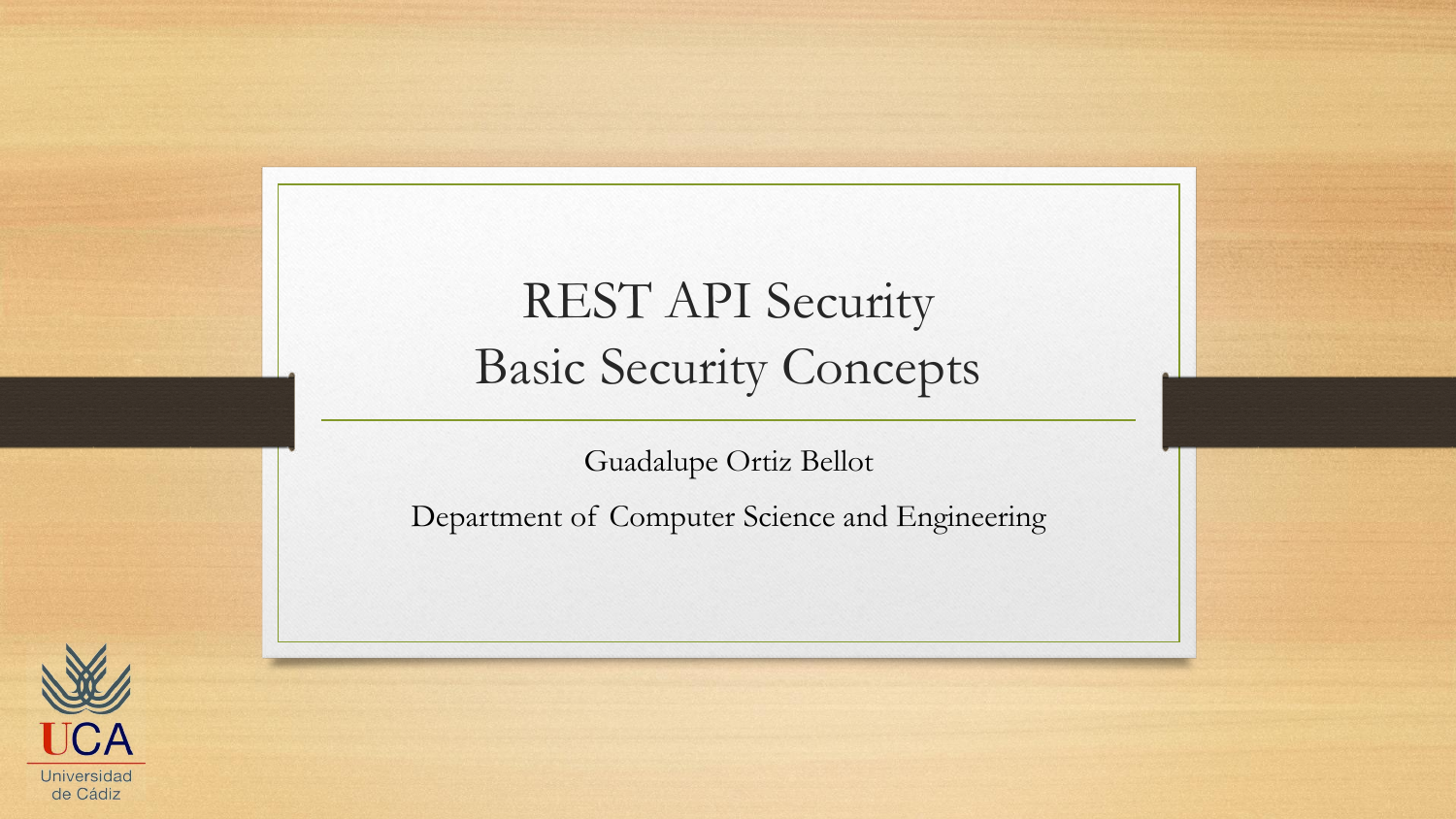### Contents

- **1. Use of Response**
- 2. Logger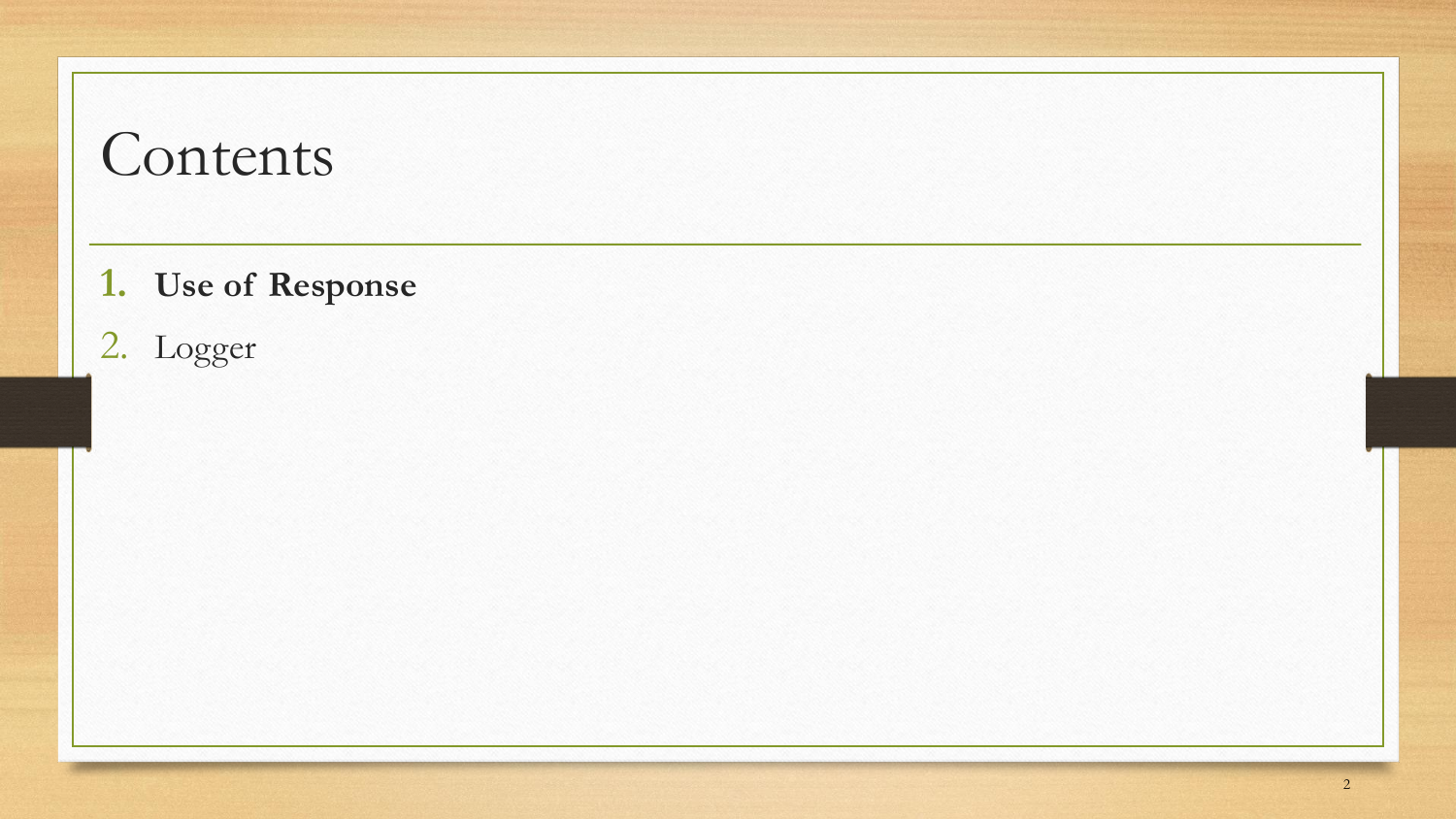1. Use of Response (i)

- We use a Response when we want to return an error code and information when something goes wrong in the invocation.
- We can use runtime information.
- If invocations is ok, we return the result of invoking the method and a 200 status code.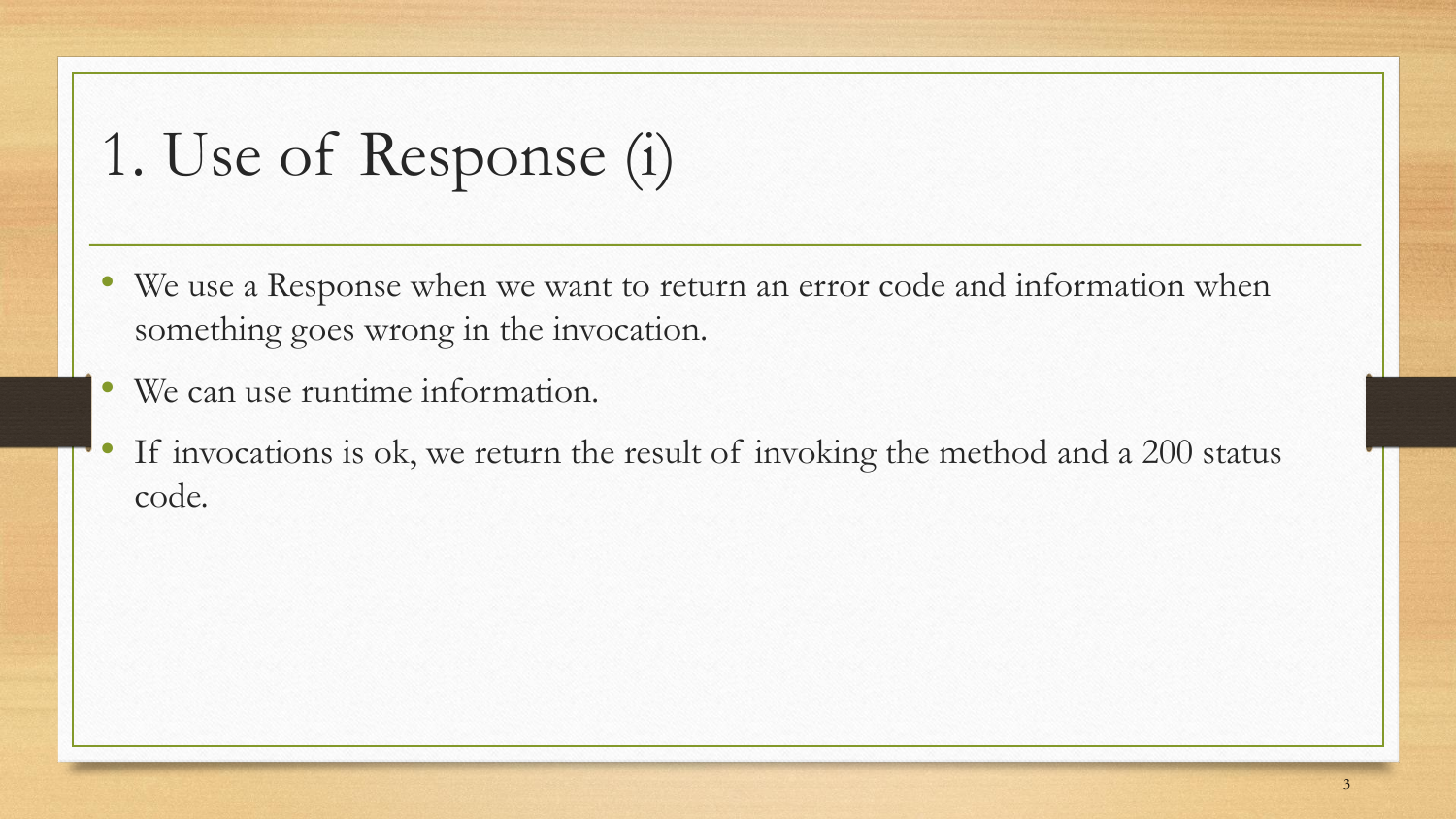```
1. Use of Response (ii)
```
@POST

```
@Path("/date2015to2016JSONResponse")
```

```
@Consumes(MediaType.APPLICATION_JSON)
```

```
@Produces(MediaType.APPLICATION_JSON)
```
**public Response getDate\_JSONResponse(MyDate myDate) {** 

```
if (myDate.getYear()!=2015) {
```
**return Response.status(Status.NOT\_FOUND.getStatusCode()).entity((String)"Year is not correct").build();}**

**else{**

```
myDate.setYear(2016);
```
**return Response.status(200).entity(myDate).build();}** }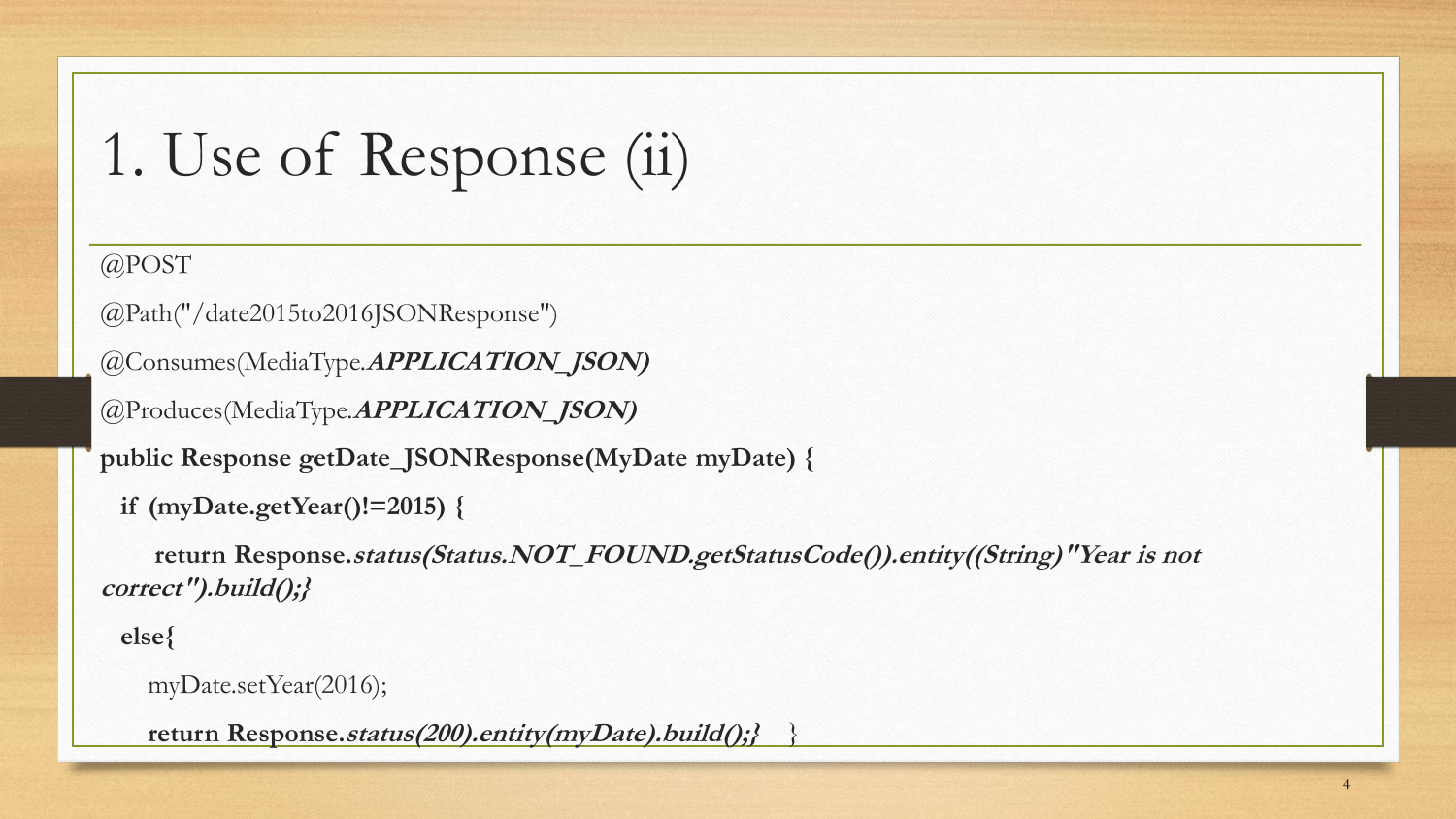### Contents

- 1. Use of Response
- **2. Logger**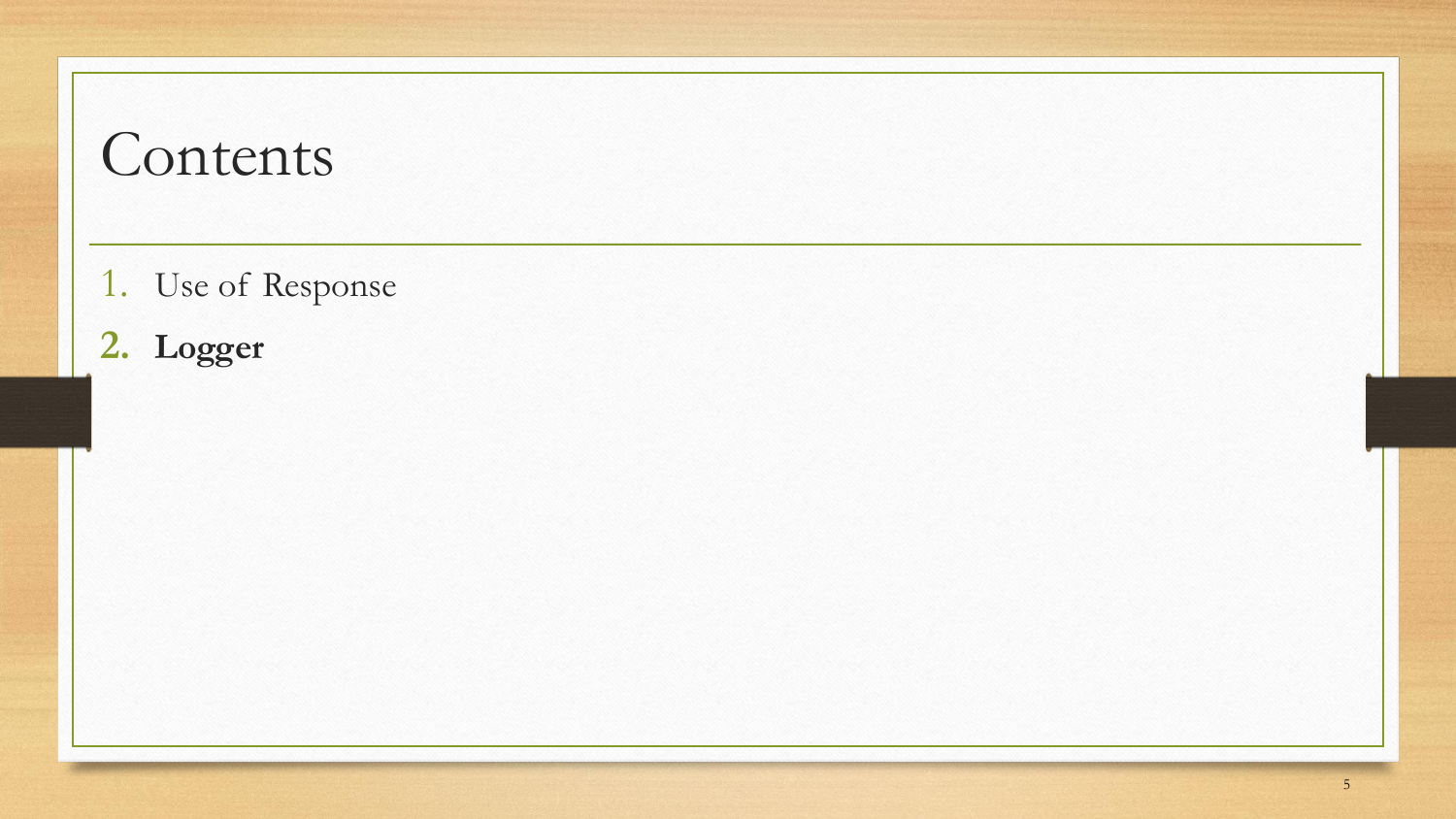2. Logger (i)

- We can use a logger file to debug the behabiour of our service
- We need to:
	- Create **log4j.properties** in Java Resources/resources (Botón derecho en el Proyecto → New –→ Source Folders , seleccionamos el proyecto y ponemos el nombre *resources* a la carpeta.
	- Include such folder in the classpath of the project: Right click on the project→Build Path→ Configure build path→ source→ Add folder
	- Create the local text file for storing the logs (i.e.  $C:\D$ evelopment $\log_4$ j-application.log)
	- Include the log4j library
	- Create the logger instance
	- Write in the logger whatever we need

Note that you cannot change the name to the file log4j.properties, but you can use any other name for the local file where you store the logs as long it is a text file.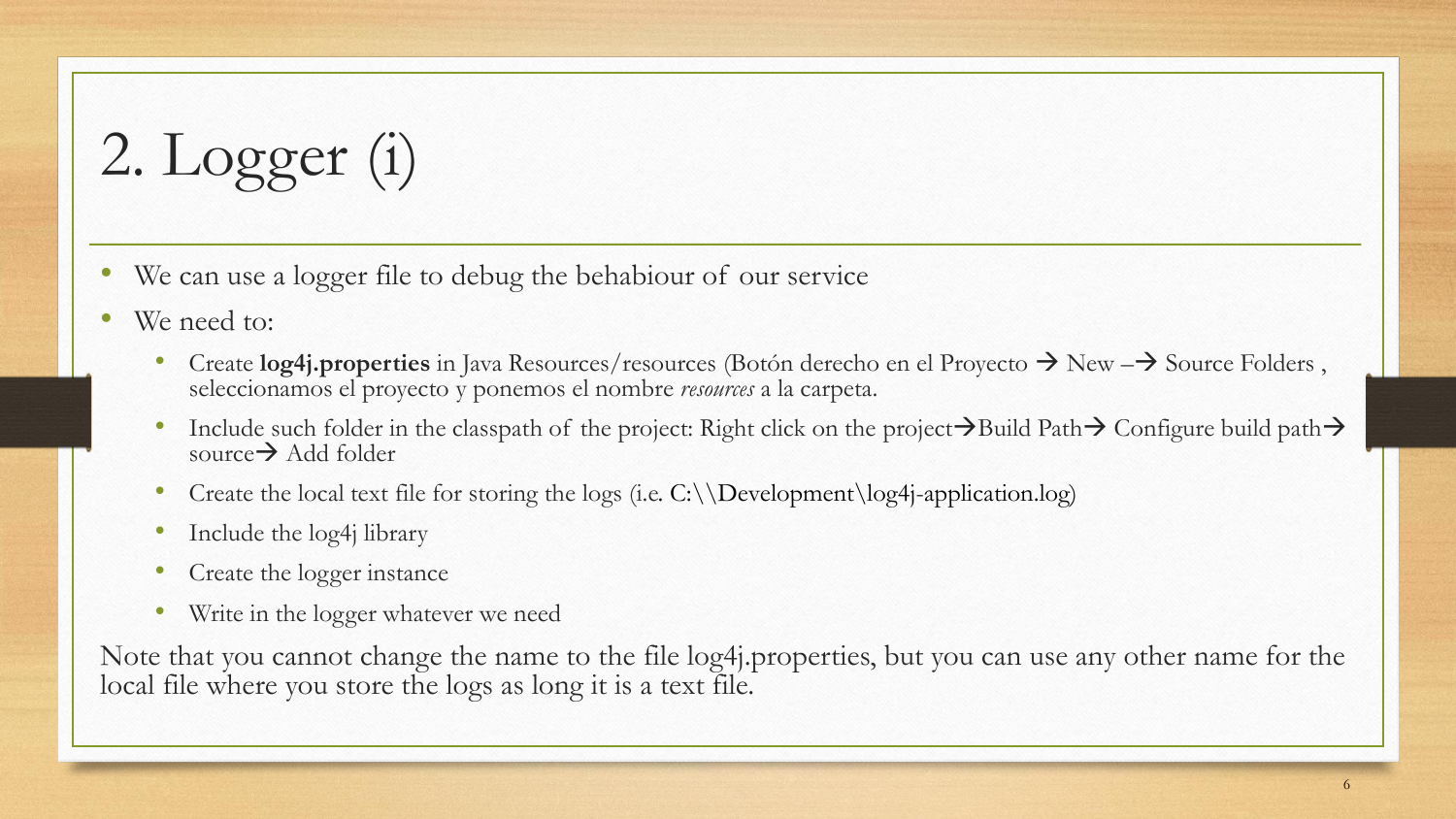## 2. Logger (ii) - Create log4j.properties **in resources**

log4j.rootLogger=DEBUG, stdout, file

# Redirect log messages to console

log4j.appender.stdout=org.apache.log4j.ConsoleAppender

log4j.appender.stdout.Target=System.out

log4j.appender.stdout.layout=org.apache.log4j.PatternLayout

log4j.appender.stdout.layout.ConversionPattern=%d{yyyy-MM-dd HH:mm:ss} %-5p %c**{1}:%L - %m%n**

# Redirect log messages to a log file, support file rolling.

log4j.appender.file=org.apache.log4j.RollingFileAppender

log4j.appender.file.File=C:\\Development\\log4j-application.log

log4j.appender.file.MaxFileSize=5MB

log4j.appender.file.MaxBackupIndex=10

log4j.appender.file.layout=org.apache.log4j.PatternLayout

log4j.appender.file.layout.ConversionPattern=%d{yyyy-MM-dd HH:mm:ss} %-5p %c**{1}:%L - %m%n**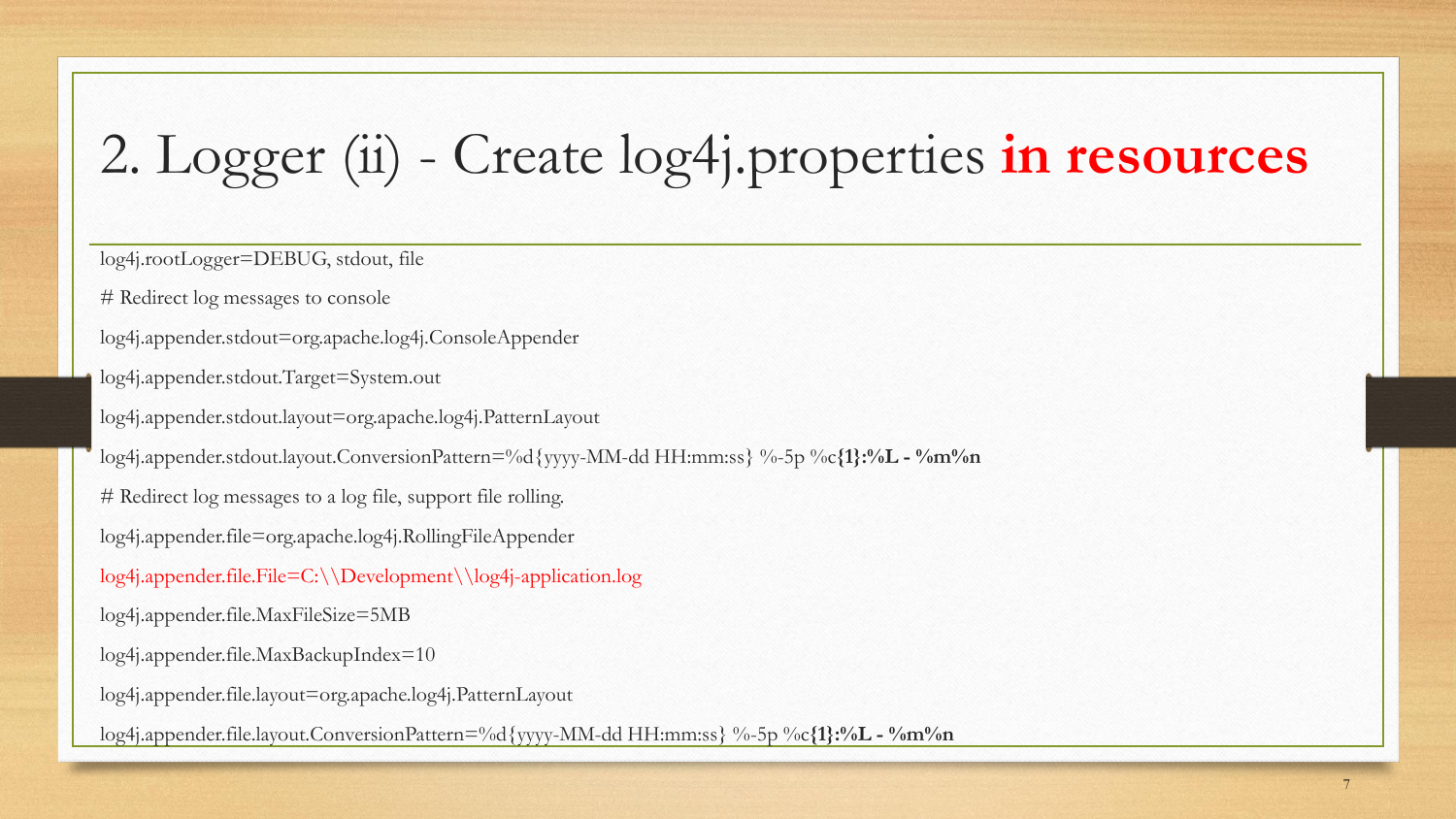2. Logger (iii)

Create the file where the logs will be stored:

C:\\Development\log4j-application.log

You have to include  $log 4j - 1.2.17$  jar in the project libraries (we already included it)

Create the logger instance in you hello class: inside the class, outside the methods *(use the Apache import)* and replace *NameofTheClass* by the real name of your service class:

static Logger *logger = Logger.getLogger(NameOfTheClass.class);*

Write in the log in any of your methods, for instance when the year is not found in getDate\_JSONResponse *logger.info("error "+Status.NOT\_FOUND.getStatusCode());*

Test it in Postman and check what is written in the log file